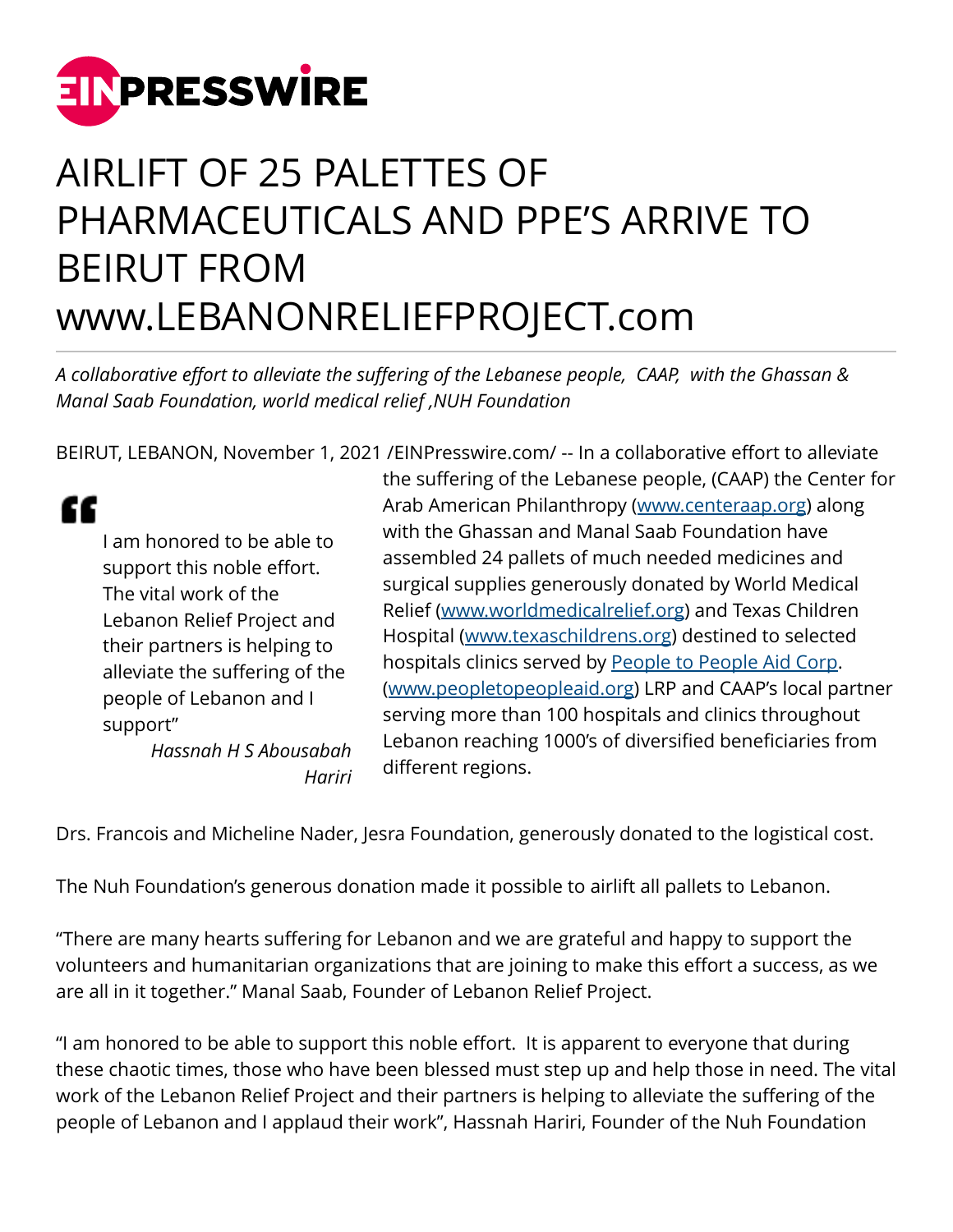About the Lebanon Relief Project (LRP) – LRP, an initiative of the American Task Force on Lebanon, is housed at The Center for Arab American Philanthropy in Michigan that has been the lead organization tracking donations and ensuring transparency and accountability.

People to People Aid Corp., is a U.S. 501 (c) 3 not for profit entity that collaborates with local organizations and NGOs throughout Lebanon to distribute the medicines and supplies they receive to pre-assessed and qualified healthcare facilities.

About the Nuh Foundation – The Nuh Foundation was recently founded in early 2021 to support the acceleration of sustainable change, empowering positive social impact and the creation of opportunities in Lebanon.

If you would like more information about this topic, please visit [www.LebanonReliefProject.com](http://www.LebanonReliefProject.com)

نواعت بن نواع من قوات المنافس من نيسا في المنافس المن المن المن المن المن المن المن النيرشت المن النيرشت المنا يرمال المستملح المعلا المعلا المعلا المعلا داوملاو ةيودألا نم نحش ةصنم 25 نيمأتل بعص لانمو ناسغ ةسسؤم عم ([org.centeraap.www](http://www.centeraap.org)( ة ثاغرا تاريخ البقور البقور البقور البقور البقور البقور البقور البقور البقور البقور يورور من البقور يورورور ال لافطألل ساسكت ىفشتسمو [\(org.worldmedicalrelief.www](http://www.worldmedicalrelief.org) (ةيملاعلا ةيبطلا تادايعلاو تايفشتسملا ضعب ّيه تاعربتلا هذه ةَهْجُوَو .([org.texaschildrens.www](http://www.texaschildrens.org)( and people to people aid هذه نأ ىلإ ةراشإلا عم .رمتسم لكشب اهتمدخ ىلع CAAP وLRP و([org.peopletopeopleaid.www](http://www.peopletopeopleaid.org)( رثاني تابلطتمو تامزلتمو تامزلتمو تامزلت وحافظ تامزل والمزار التقاسل التقبيس التقبيس التقبيس التقبيض المنافس an 100 pagang pagang pagang ang anggang pagangananan.

اهقتاع ىلع تذخأ ،ردان نيلشم ةروتكدلاو ردان اوسنرف روتكدلاب ةلّثمتُملا Jesra ةسسؤم . andada adaan adaaaaa adaaaaaa adaaaaaa.

ة وقرقاه وقاما فقروم والقناف والقناف والقناف والمنافس والقناص والتي تناصر فالقناف المتوا والتاريخ القناف nnn nnnnn.

نتواصف بالمسبور والمسافر والمسافر والمسافر فالمسافر بالمسافر المسافر المسافر بالمسافر بالمسافر ةثراكلا ناق قموموما ومحادره ماه مهملا ومحاجن المعارض ومحاجن التامي المعارضات المطروعات ومحادث adaa aadaada aadaaa". aada aad a aadaadaadaa aadaaa LRP.

هذه لامو مواقف لا مواقف الخطور المواقف . ومواقف المعدولات الذهبي الذهبي الذهبي الذهبي الذهبي الذهبي الذهبي الذ أ مدققت نا قريفون من المناطق التاريخي بمن نشاط التي تشخيص بالتاريخي بيناكم التاقو التاريخي ، ويوضون ا بعشلا ةاناعم نم فيفختلل ةدعاسُملا ىلع نوبأدي هؤاكرشو LRP .نيجاتحملا ةدعاسُمب هي مومومو فسوم المواقف ل فسومون فسوم المواقف المسوم ، يرير من ينشر بن ينان المواقف ، ومعنومات الناس

يريخلا لمعلا زكرم يف ةّيموكحلا ريغ ةمّظنملا هذه رقم عقي - (LRP (عورشمل ةبسنلاب نانبلب ينانبو ومالو ومالوما ومالو ومالو ومالو والمعلومات ومالو ومالو ، ناغيشي والمعلومات ، ناغيشيم ي American Task Force on Lebanon . DOOD DOO DO DOOD LRP ON DOOD DOOD DOODDOOD ON